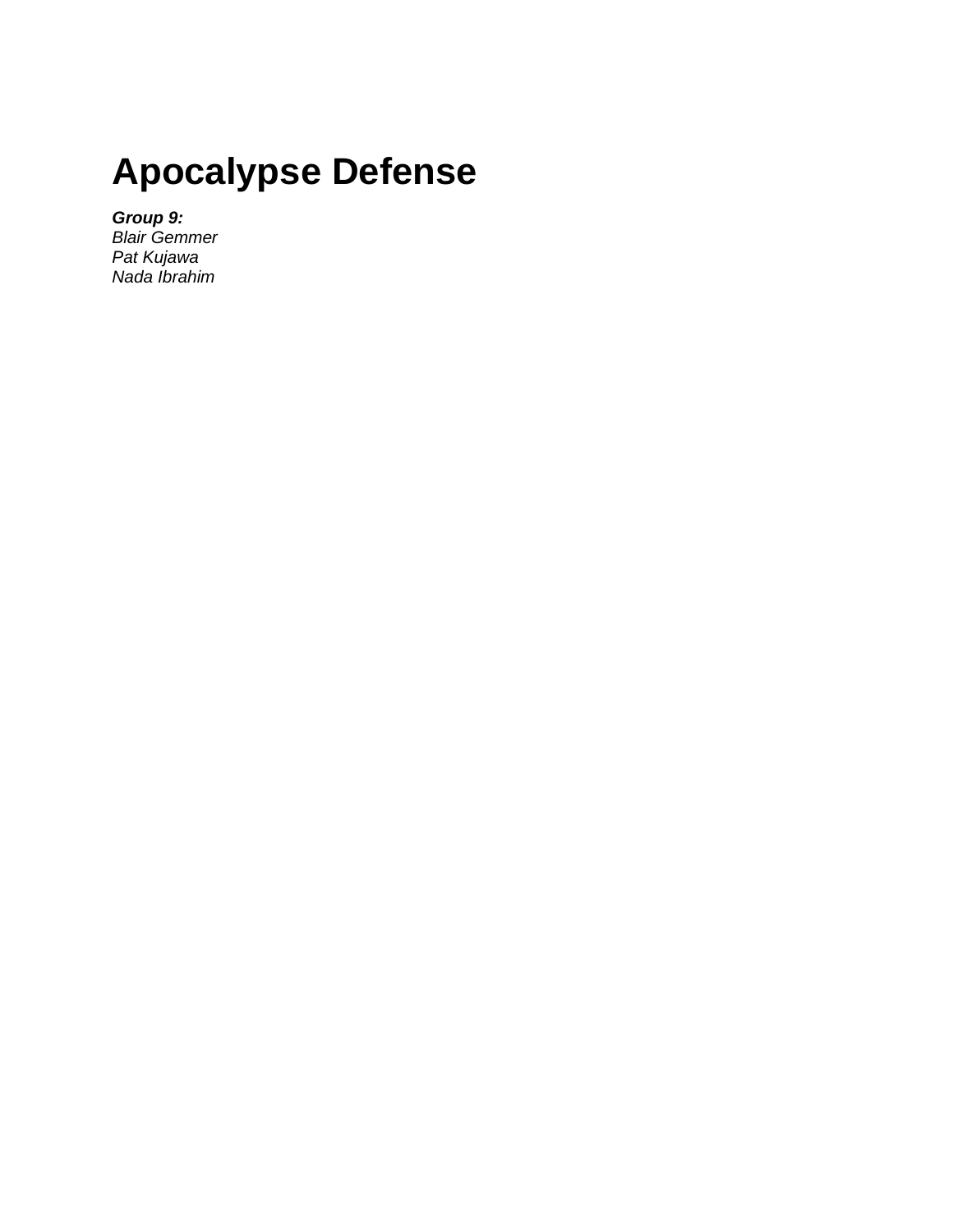## **Functional Requirements**

### **High priority**

User should be able to ...

- 1. Start the game
	- a. Start a new game
	- b. Resume an interrupted game
	- c. Choose a map
	- d. Change the difficulty of the game
- 2. Choose options
	- a. Mute sounds
- 3. Play the game
	- a. Place survivors on map
	- b. Win game
	- c. Lose game
	- d. Pause and resume the game
	- e. Exit the game
	- f. Return to main screen
- 4. See statistics during gameplay
	- a. See amount of gold
	- b. See which wave of zombies is attacking
	- c. See count of zombies killed
	- d. See HP (hit points) of zombies
	- e. See HP of survivors
- 5. See statistics after winning or losing
	- a. See result of game (won/lost)
	- b. See count of zombies killed
	- c. See total gold earned
	- d. See count of survivors defeated

#### **Medium**

User should be able to …

- 1. Upgrade survivors
- 2. Sell survivors
- 3. Earn and view achievements

#### **Low**

User should be able to ...

- 1. Design a map
	- a. Share his/her map
	- b. Download others' maps
	- c. Play custom maps
- 2. Choose divergent upgrade paths for survivors
- 3. Unlock new types of survivors
- 4. Unlock new upgrades
- 5. Speed up and resume normal speed of game
- 6. Control volume of game sounds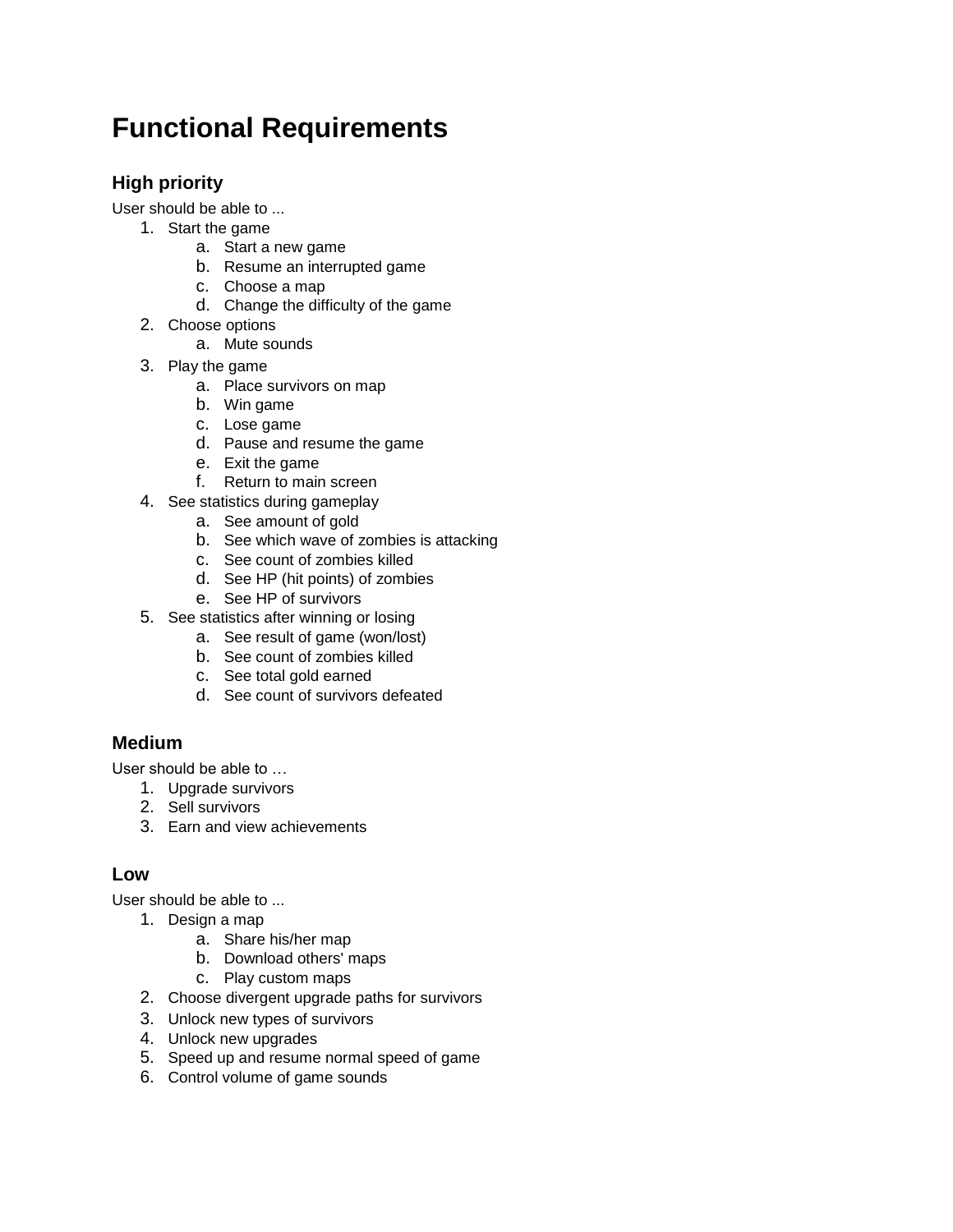## **Individual Feedback**

### **Blair**

| <b>Commenter</b>                | <b>Feedback</b>                                                                                                                                  | Category         | <b>Action</b>                                                                                                 |
|---------------------------------|--------------------------------------------------------------------------------------------------------------------------------------------------|------------------|---------------------------------------------------------------------------------------------------------------|
| Stephanie<br>Fitzgerald         | Look at exit button<br>placement; at first glance it is<br>a little confusing.                                                                   | UI Widgets       | Changed this to utilize the hardware<br>Android buttons, rather than a software<br>button.                    |
|                                 | I like your screen layouts.<br>They are logical and well<br>thought out.                                                                         | Compliments      | Thanks                                                                                                        |
|                                 | Some of the screen flows<br>could need work. They may<br>be confusing to some and<br>difficult to maneuver                                       | Usability        | Made adjustments to the screen flow to<br>make it less confusing (hopefully).                                 |
| Joshua<br>Austin                | Great job on your UI<br>drawings!                                                                                                                | Compliments      | Thanks                                                                                                        |
|                                 | The main issue was<br>consistency between<br>different screens. The mute<br>button in particular needed<br>to stay in one place and not<br>move. | UI Widgets       | Options button now has all sound<br>adjustments and utilizes the hardware<br>Android button.                  |
|                                 | The way the weapon<br>upgrades were set up was a<br>bit confusing.                                                                               | Functionality    | Opted to have upgrades be a lower<br>priority, so not tackling this problem now.                              |
| Clinton<br>McKay                | Keep the button placement<br>consistent                                                                                                          | UI Widgets       | Utilized more Android hardware button<br>usage and more consistent layout.                                    |
|                                 | Tiles for maker will get too<br>small on mobile device                                                                                           | Usability        | Made larger buttons and adjusted<br>smaller buttons for smaller devices.                                      |
|                                 | Only show maybe most<br>recent tiles maybe and fewer<br>of them.                                                                                 | <b>Usability</b> | Adjusted size of map and buttons as<br>stated above.                                                          |
|                                 | Maybe put exit button into<br>pause menu to save real<br>estate in game.                                                                         | UI Widgets       | Used Android hardware buttons as well<br>as having a way to get to main menu or<br>exit from options screen.  |
|                                 | Use hardware back button<br>for pause menu                                                                                                       | UI Widgets       | This has been put into the new design,<br>as well as a single button for<br>pause/resume game on the game UI. |
| Christopher<br><b>McCleerey</b> | The large mute button is a<br>good idea but it needs to be                                                                                       | UI Widgets       | Resolved this with hardware buttons and<br>a single button for pause/resume in the                            |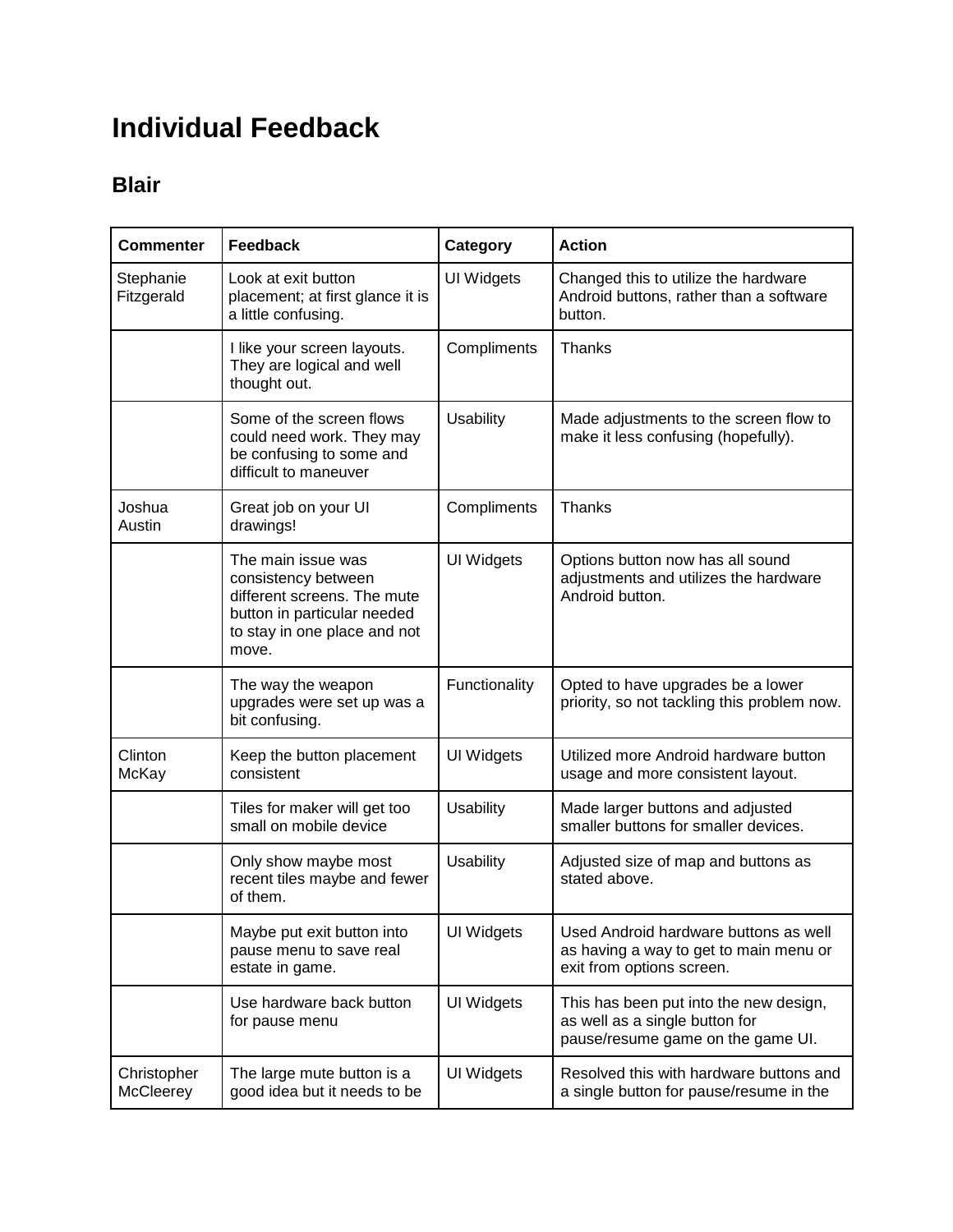| further away from the pause<br>button.                                         |                           | UI.                                                                                                                                                                                                                                      |
|--------------------------------------------------------------------------------|---------------------------|------------------------------------------------------------------------------------------------------------------------------------------------------------------------------------------------------------------------------------------|
| Big buttons are a great idea<br>for Android interfaces                         | UI Widgets /<br>Usability | Implemented larger buttons in the new<br>design.                                                                                                                                                                                         |
| The map editor tool icons<br>need to be bigger.                                | UI Widgets /<br>Usability | Map editor is lower priority requirement,<br>so this is a non-issue currently.                                                                                                                                                           |
| Choosing to "Buy survivors"<br>in the middle of combat<br>seems like cheating. | Functionality             | Noted; this is the main functionality of the<br>game as in all "tower defense" type<br>games, but we excluded the term "buy<br>survivors" and instead just have an icon<br>that contains a survivor that can be<br>dragged onto the map. |
| Use the term "Hire"<br>Mercenaries" instead of "Buy"<br>survivors".            | Cosmetic                  | Removed the term "buy survivors" and<br>replaced with an icon.                                                                                                                                                                           |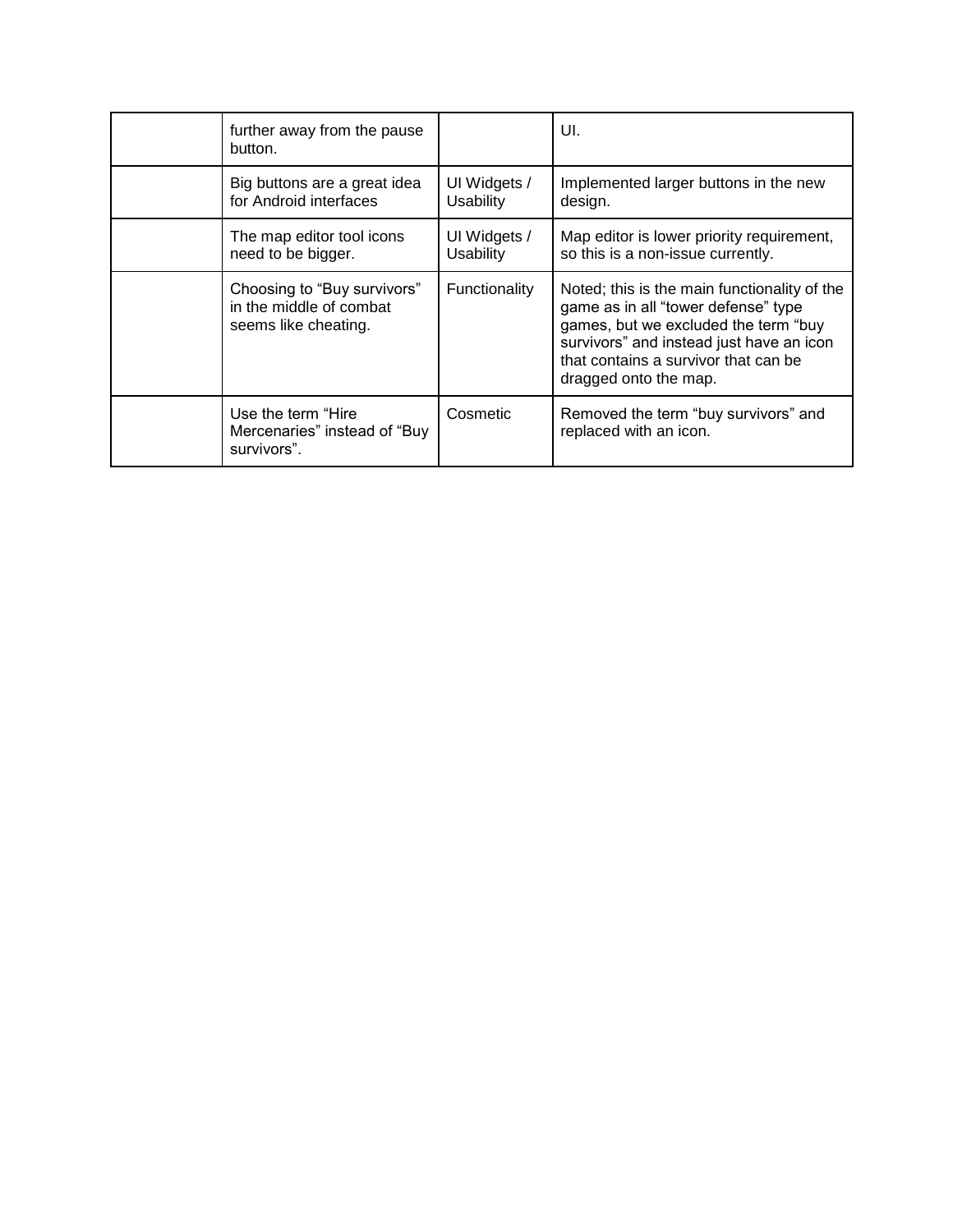### **Nada**

| <b>Commenter</b>                     | Feedback                                                                                                                                                                                                      | Category                                                                       | <b>Action</b>                                                                                                                                                                                                               |
|--------------------------------------|---------------------------------------------------------------------------------------------------------------------------------------------------------------------------------------------------------------|--------------------------------------------------------------------------------|-----------------------------------------------------------------------------------------------------------------------------------------------------------------------------------------------------------------------------|
| $G(6)$ :<br>Fitzgerald,<br>Stephanie | I really like your overall<br>design and layout. Your<br>use of picture icons will<br>allow for easy use with<br>multiple age groups and<br>ability levels.                                                   | General, cosmetic features                                                     | I agree with Stephanie's<br>opinion, but we decided to<br>change the design and we took<br>some ideas of my design                                                                                                          |
|                                      | Think about button size in<br>relation to a mobile<br>device. I think currently<br>allocation of size will<br>make the game<br>unplayable in regards to<br>the way the user will need<br>to press the button. | (Usability requirement);<br>changes in UI widgets and<br>controls.             | I agree with her opinion about<br>buttons sizes, so we thought<br>carefully and came up with<br>good ideas for buttons sizes<br>and locations that don't annoy<br>the players or interrupt the<br>game.                     |
|                                      | I really like how you<br>linked screens as the user<br>moves from the start<br>screen. My favorite<br>example of this was your<br>use of the House as a<br>way to exit to the main<br>menu.                   | cosmetic features                                                              | I appreciate that, but we<br>decided to change some<br>aspects of the design, so we<br>will not use the House as a way<br>to exit to the main menu. We<br>will use the exit button that is<br>already built on the android. |
| $G(1)$ :<br>Austin,<br>Joshua        | . Separate the sound and<br>level buttons, as having<br>both interactive and non-<br>interactive buttons<br>(images) may confuse<br>user                                                                      | (Usability requirement);<br>changes in UI widgets and<br>controls.             | I agree with Joshua's opinion,<br>so we decided to separate any<br>buttons that could cause any<br>problem when a player presses<br>on it.                                                                                  |
|                                      | The simplicity of the<br>design was a good<br>feature.                                                                                                                                                        | (Usability<br>requirement); simplicity<br>features                             | I appreciate his opinion, but we<br>decided to change the design.                                                                                                                                                           |
|                                      | Level design does not<br>need to be part of the<br>main view, as it will be<br>less common. A button in<br>the main menu would<br>work instead.                                                               | (Usability<br>requirement); changes to<br>task flow                            | we decided to put the levels<br>option (difficulty) on the screen<br>that allows users to choose the<br>maps (as process to start a<br>new game)                                                                            |
| $G(7)$ :                             | Add a maps button to the<br><b>Game Window</b>                                                                                                                                                                | (Usability requirement);<br>changes to task flow;<br>changes in UI widgets and | We decided to make the map<br>choices on a different screen<br>as a process to start a new                                                                                                                                  |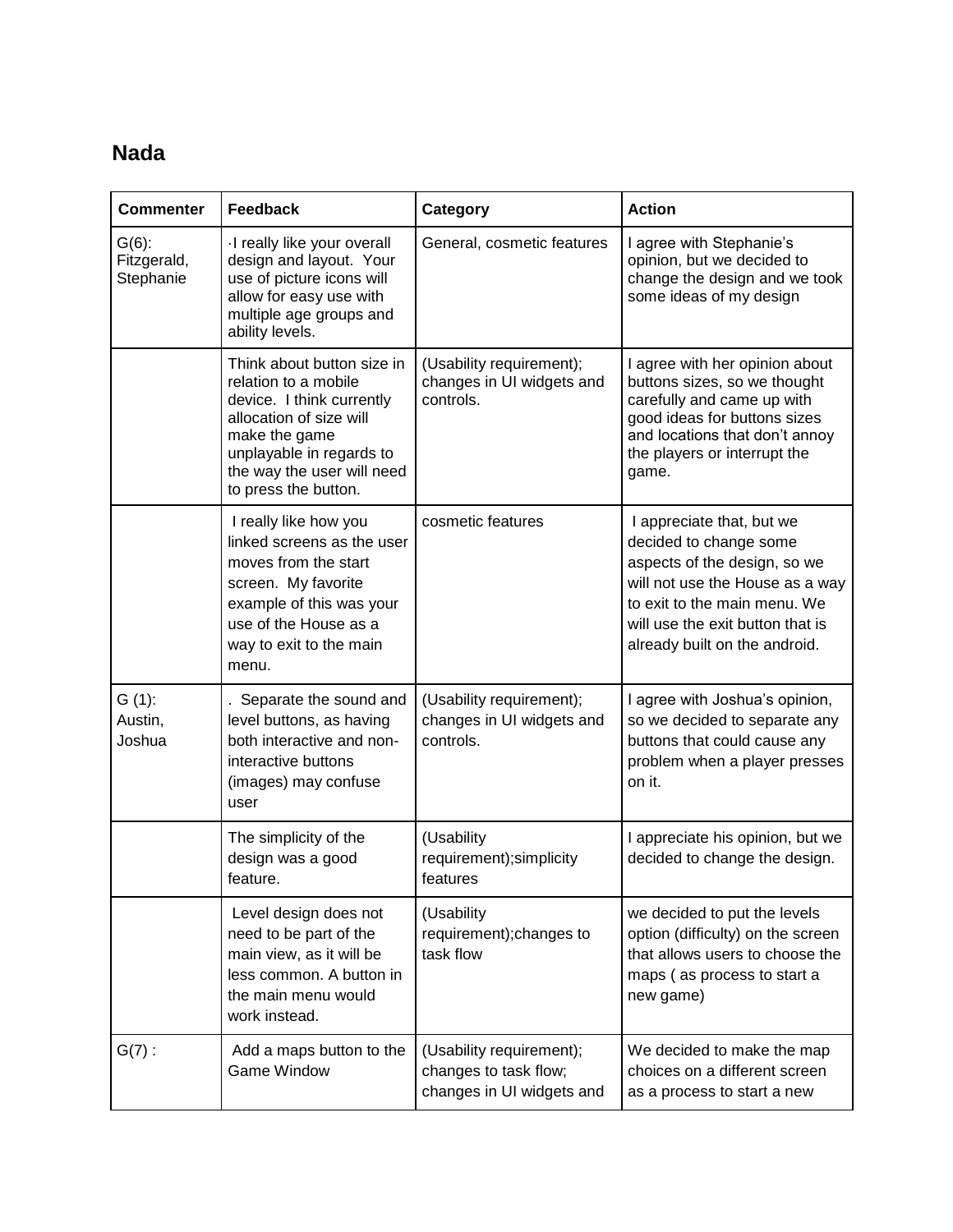|                                                                                                                                             | controls.                                                                                   | game.                                                                                                                                                                                                                                   |
|---------------------------------------------------------------------------------------------------------------------------------------------|---------------------------------------------------------------------------------------------|-----------------------------------------------------------------------------------------------------------------------------------------------------------------------------------------------------------------------------------------|
| Separate pause and level<br>buttons and the cash<br>amount label.                                                                           | (Usability requirement);<br>changes to task flow                                            | we will put the pause to play<br>buttons on the bottom of the<br>game screen. Also, we decided<br>to put the levels option<br>(difficulty) on the screen that<br>allows users to choose the<br>maps (as process to start a<br>new game) |
| You may not need the<br>done button in this<br>window. Selection is<br>implied when the player<br>selects a character.                      | (Usability requirement);<br>changes to task flow;<br>changes in UI widgets and<br>controls. | We decided to delete this<br>screen. We will put the<br>characters selection on the<br>game screen.                                                                                                                                     |
| Sound button visible<br>during game play - nice!                                                                                            | (Functional requirement);<br>UI widgets and controls                                        | I agree with this idea, and we<br>still have this option.                                                                                                                                                                               |
| Might be to cluttered on<br>game play screen, move<br>some stuff to pause<br>menu.                                                          | (Usability requirement)<br>cosmetic changes                                                 | I agree with this idea, and we<br>now working to organize the<br>screen well.                                                                                                                                                           |
| - Maps screen cramped<br>for showing multiple<br>images and info, might try<br>a scrolling features<br>(individual screen for each<br>map). | (Usability requirement);<br>changes to task flow;<br>changes in UI widgets and<br>controls. | we decided to allow the users<br>to swap to see more maps and<br>their info.                                                                                                                                                            |
| Can select and highlight<br>characters - nice!                                                                                              | (Usability requirement<br>"fun"); UI widgets and<br>controls.                               | I agree with this idea because<br>that will make the game<br>interesting.                                                                                                                                                               |
| Levels are choose-able,<br>play does not have to be<br>linear.                                                                              | (Usability requirement);<br>changes to task flow;<br>changes in UI widgets and<br>controls. | We decided to put levels<br>choice as a difficulty options<br>which are (easy and hard)                                                                                                                                                 |
| Buttons are really small<br>and possibly too close for<br>most users to select.                                                             | (Usability requirement);<br>changes in UI widgets and<br>controls.                          | We decided to make the<br>buttons larger than before.                                                                                                                                                                                   |
| Main comment - keep in<br>mind limited screen real<br>estate, but good design.                                                              | Changes in UI widgets and<br>controls; change to<br>functionality.                          | I just drew the main functional<br>requirements, but we have<br>more than what we drew and<br>we designed other screens. We<br>will have more detail for<br>project2.                                                                   |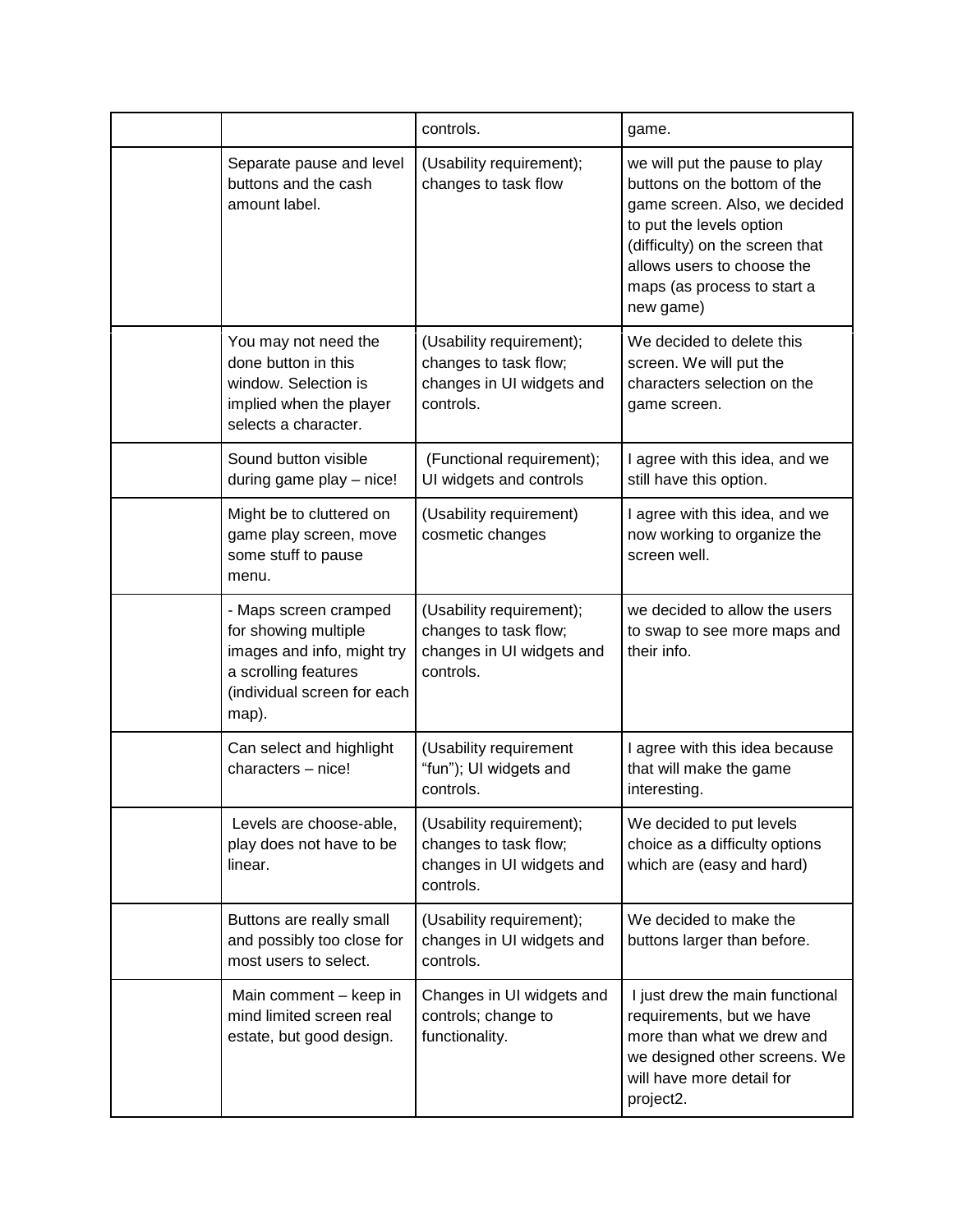| $G(5)$ :<br>Chris, | It would be nice to have<br>some way to scroll<br>through the list of levels. | (Usability requirement)<br>changes to task flow,<br>changes in UI widgets and<br>controls.   | We decided to put levels<br>choice as a difficulty options<br>which are (easy and hard)                                                                                               |
|--------------------|-------------------------------------------------------------------------------|----------------------------------------------------------------------------------------------|---------------------------------------------------------------------------------------------------------------------------------------------------------------------------------------|
|                    | Buttons need to be much<br>bigger.                                            | . (Usability requirement)<br>changes to task flow,<br>changes in UI widgets and<br>controls. | in the real time that we will<br>design buttons and screens,<br>we actually will keep in mind<br>the sizes for the small devices<br>(phones); we will test with real<br>users/devices |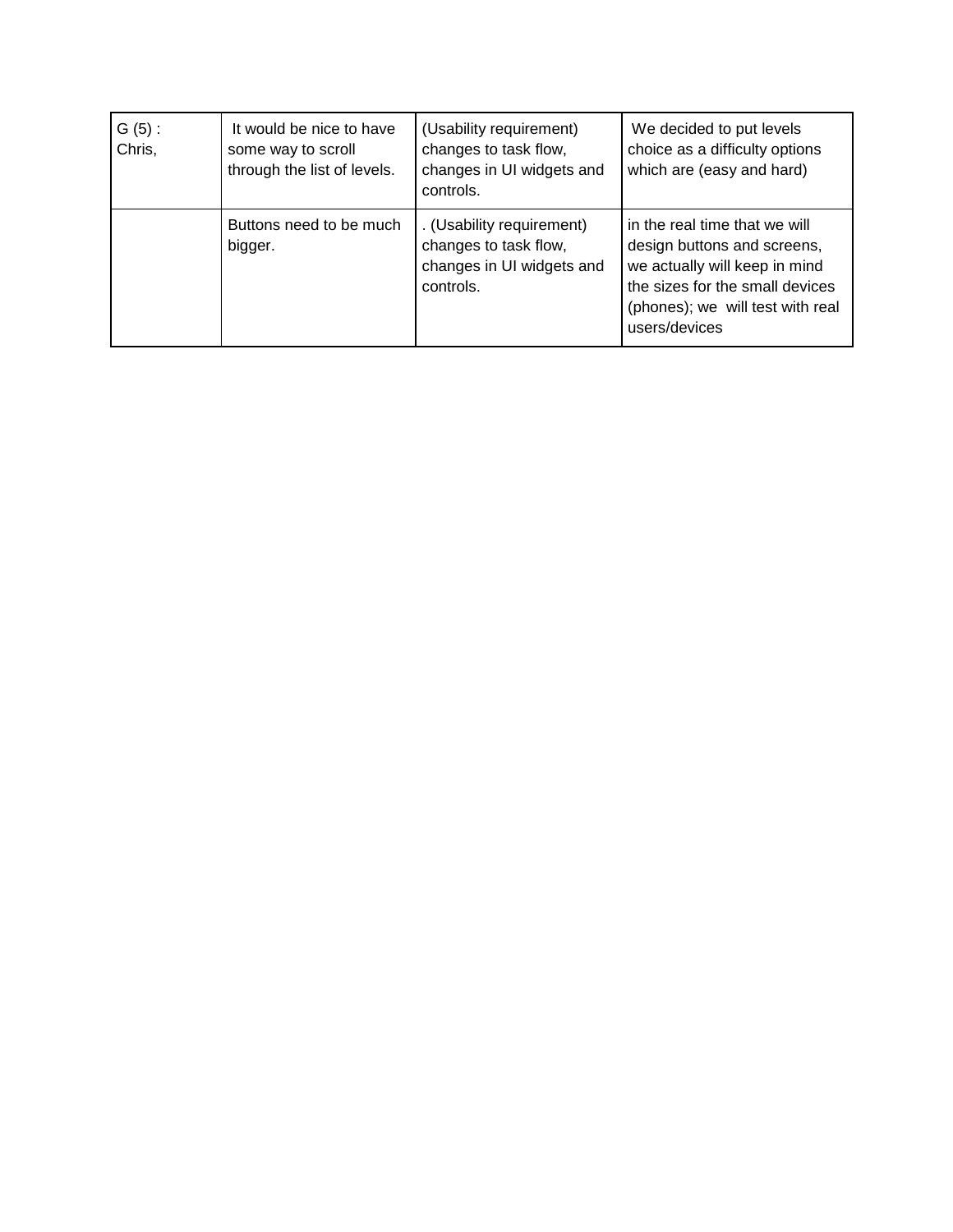# **Pat**

| Commenter               | Feedback                                                                                                                                                                        | Category         | Action                                                                                                                                                                                                   |
|-------------------------|---------------------------------------------------------------------------------------------------------------------------------------------------------------------------------|------------------|----------------------------------------------------------------------------------------------------------------------------------------------------------------------------------------------------------|
| G5: Chris<br>McCleerey  | On the main menu, play and<br>Pause icons were not a good<br>analogy for start game and resume<br>game respectively.                                                            | UI widgets       | Agree; icons removed and only text<br>used for buttons                                                                                                                                                   |
|                         | Good map selection and difficulty<br>selections                                                                                                                                 | Compliments      | Thanks                                                                                                                                                                                                   |
|                         | You should provide some in game<br>information for how long waves of<br>enemies last                                                                                            | Functionality    | Zombies will advance at a uniform<br>rate, so it will be obvious when the last<br>of the wave has appeared. I think any<br>more information about the wave<br>would take away from the game<br>challenge |
|                         | Upgrades shouldn't pause the<br>game unless it is between waves                                                                                                                 | <b>Usability</b> | Noted; we never planned to have<br>upgrades pause the game                                                                                                                                               |
|                         | Pause and then touch on enemy to<br>view info is a good idea                                                                                                                    | Compliments      | Thanks                                                                                                                                                                                                   |
| Stephanie<br>Fitzgerald | Stay with an industry standard to<br>allow for easy game play and to<br>avoid issues with multiple device<br>layouts.                                                           | General          | Ignore; not specific enough and we<br>are already conforming to style of TD<br>games and android style guidelines                                                                                        |
|                         | Remember that many games are<br>played with the device held<br>horizontally rather than vertically.                                                                             | <b>Usability</b> | Noted; our game will always be<br>presented in landscape mode                                                                                                                                            |
|                         | Loved your ideas on how to<br>expand the game and your use of<br>the level scrolling.                                                                                           | Compliments      | Thanks                                                                                                                                                                                                   |
| Josh Austin             | Great Job on your UI Drawings!                                                                                                                                                  | Compliments      | Thanks                                                                                                                                                                                                   |
|                         | The screen layout for choosing a<br>map (cover flow) may not work<br>with buttons and stuff below it on a<br>smaller screen such as a phone,<br>but liked the cover flow style. | <b>Usability</b> | Buttons will be sized to be large<br>enough for a phone                                                                                                                                                  |
|                         | Suggested possible overlay on top<br>of cover flow to start instead of<br>button below cover flow on smaller<br>screens.                                                        | <b>Usability</b> | Agree; will implement                                                                                                                                                                                    |
|                         | Possible '?' overlay over icons for<br>towers and such when game is<br>paused so user knows to tap for<br>details about those towers.                                           | <b>Usability</b> | Good suggestion, but low priority; may<br>implement                                                                                                                                                      |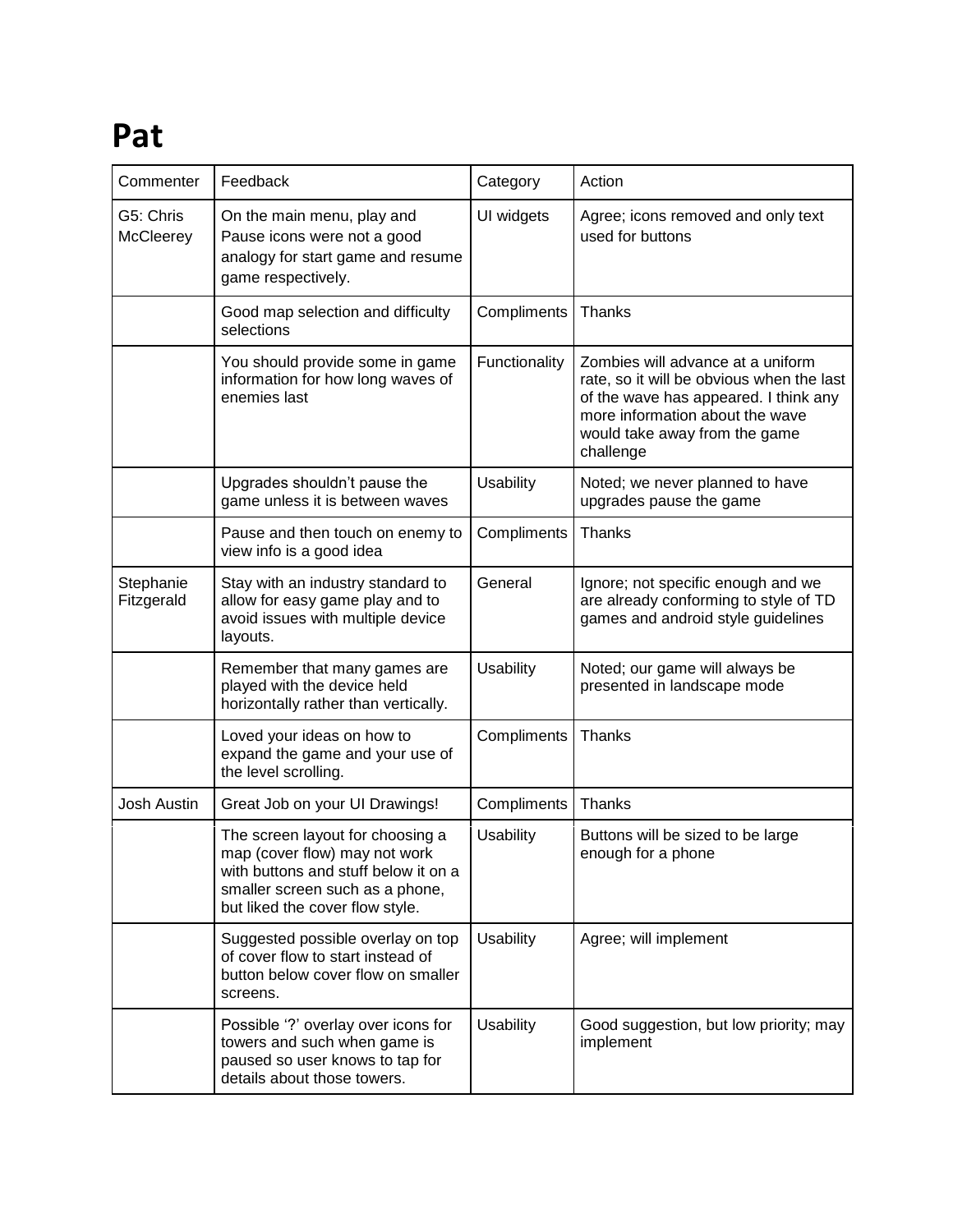|                  | Add sound to option menu.                                                                                                                                      | Functionality    | Agree; will implement                                                                                                                         |
|------------------|----------------------------------------------------------------------------------------------------------------------------------------------------------------|------------------|-----------------------------------------------------------------------------------------------------------------------------------------------|
| Clinton<br>McKay | Simplify the main menu by moving<br>the music and sound effects<br>buttons to the options menu.                                                                | <b>Usability</b> | Agree                                                                                                                                         |
|                  | Use a double tap selection for<br>game object info instead of a<br>single tap. For example the first tap<br>is to select and the second is to get<br>the info. | <b>Usability</b> | Disagree; I feel that double tapping is<br>a bad choice for a small TD game.<br>Better to have pause make an overlay<br>appear for more info. |
|                  | The SFX music options button<br>should to be moved.                                                                                                            | Cosmetic         | Agree; will be in options menu                                                                                                                |
|                  | Design things to work more in<br>landscape mode.                                                                                                               | <b>Usability</b> | Agree; game will only be playable in<br>landscape                                                                                             |
|                  | There may be too much on the<br>main screen which will pose as a<br>problem on smaller screens.                                                                | <b>Usability</b> | Noted; will test with real users/devices                                                                                                      |
|                  | Coverflow design element is hard<br>to recreate outside of iOS.                                                                                                | Functionality    | Noted; we may use one of android's<br>built-in widgets instead                                                                                |
|                  | Pay attention to button orientation<br>in order to avoid device buttons<br>from conflicting with the screen<br>buttons.                                        | Usability        | Agree; redesigned location of on-<br>screen buttons                                                                                           |
|                  | Enjoyed how everything was<br>broken out and kept separate.                                                                                                    | Compliments      | Thanks                                                                                                                                        |
|                  | Achievements are nice touch to<br>show user progress and keep<br>interest                                                                                      | Compliments      | Thanks                                                                                                                                        |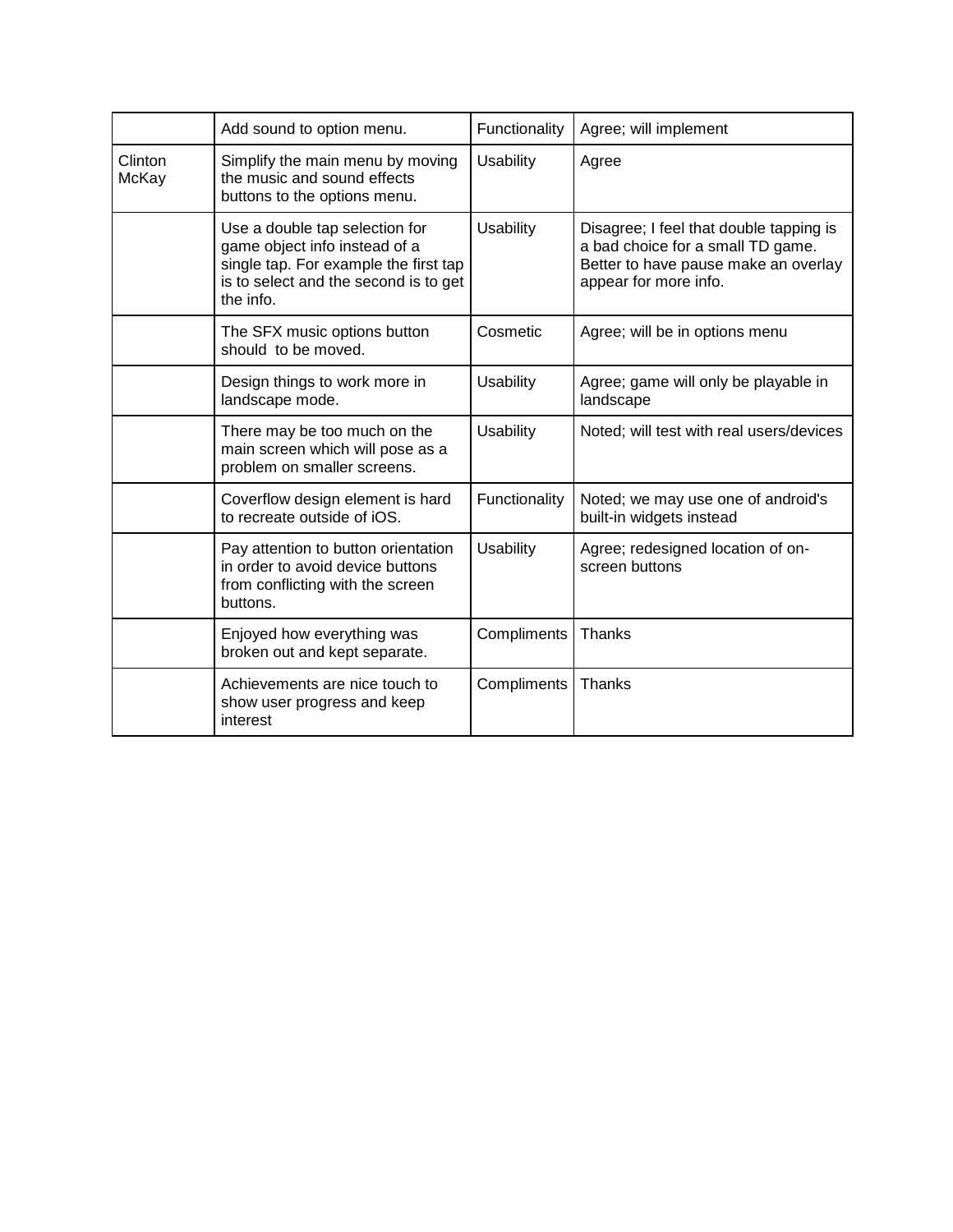## **Design Walkthrough**

The following is a walkthrough of a user interacting with the game. She opens the application from the android home screen then taps the New Game button (taps signified by a yellow dot).



She sets the difficulty to easy by tapping Easy. Then she starts the game with the default map by tapping the map.

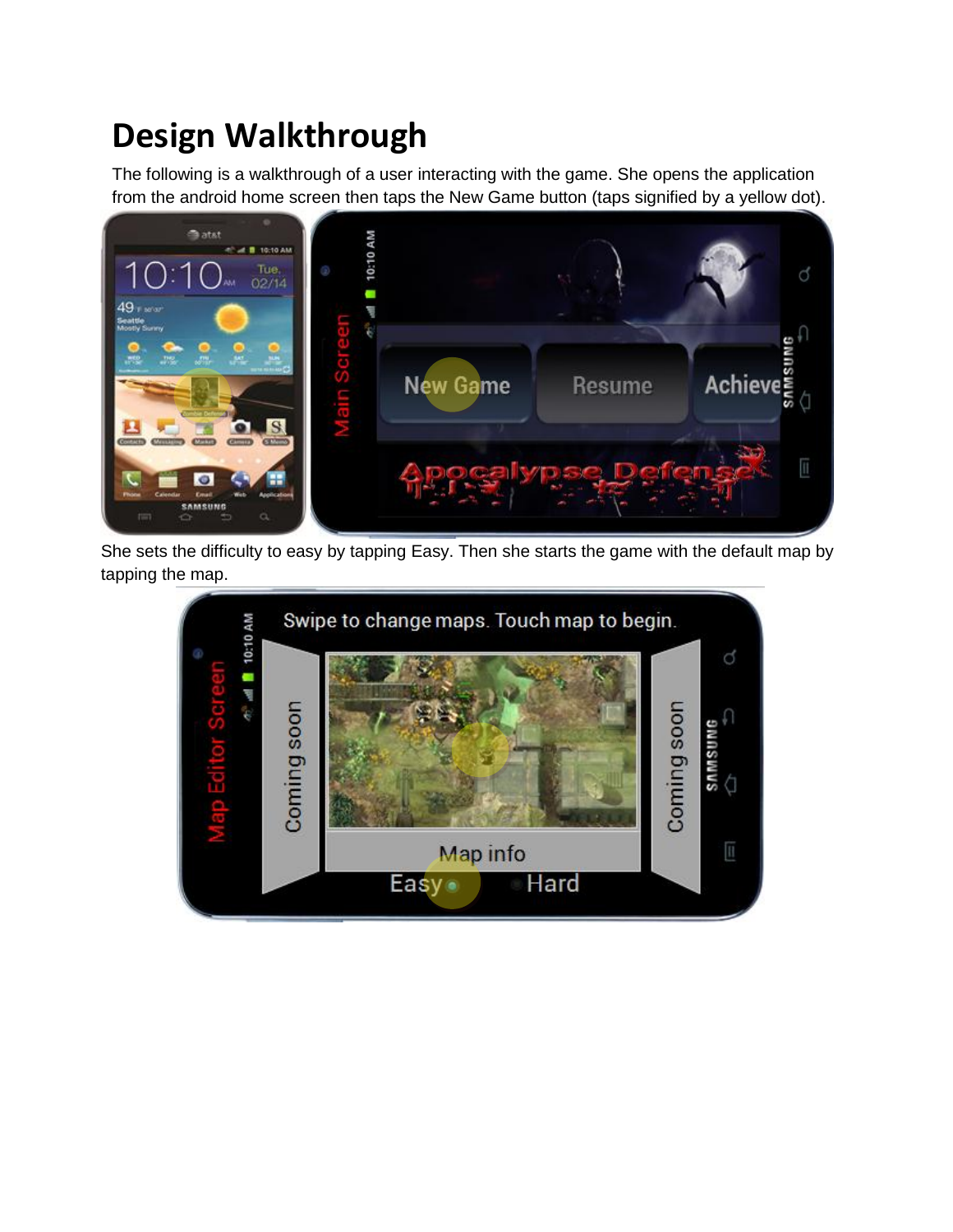

She dismisses the gameplay information overlay (above) by dragging a survivor onto the map. Zombies begin to walk out on the map and eventually attack and be attacked by the survivor, at which point the hit points for the survivor and the zombie are displayed.

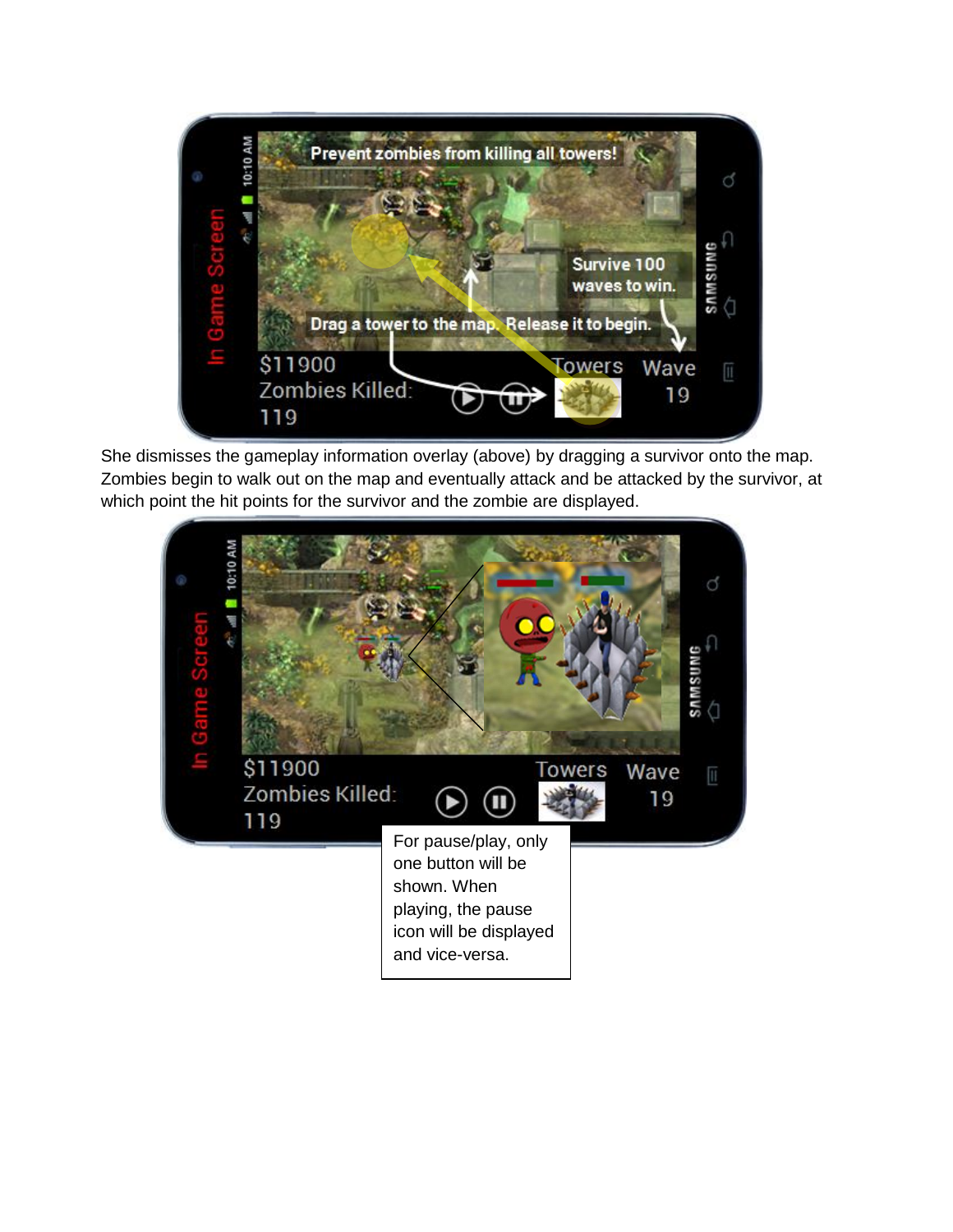The user taps the tower on the map to bring up the upgrade/sell buttons.



She wants to mute the sound, so she taps the android options button, taps the mute icon for both sound types, and hits the android back button (alternatively, she could have touched the OK button).

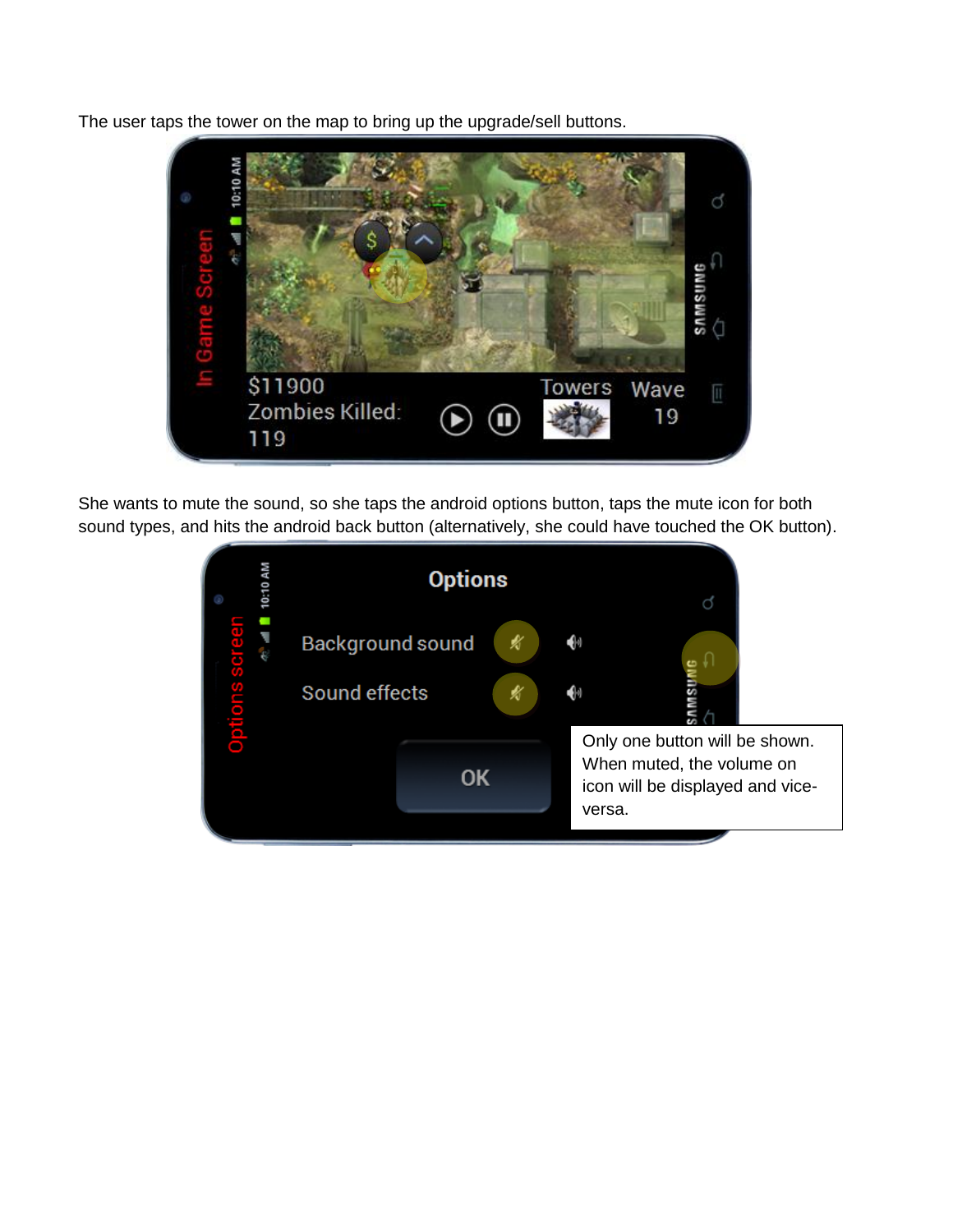After some time playing the game, the user is ready to quit. She taps the android back button and is presented with an exit confirmation screen.



She chooses to exit and is presented with the android home screen. (Alternatively, she could have tapped the android home button to immediately return to the android home screen with her game progress saved.)

Later, the user wishes to resume her game. She opens the application again and taps the Resume button (which is no longer disabled).

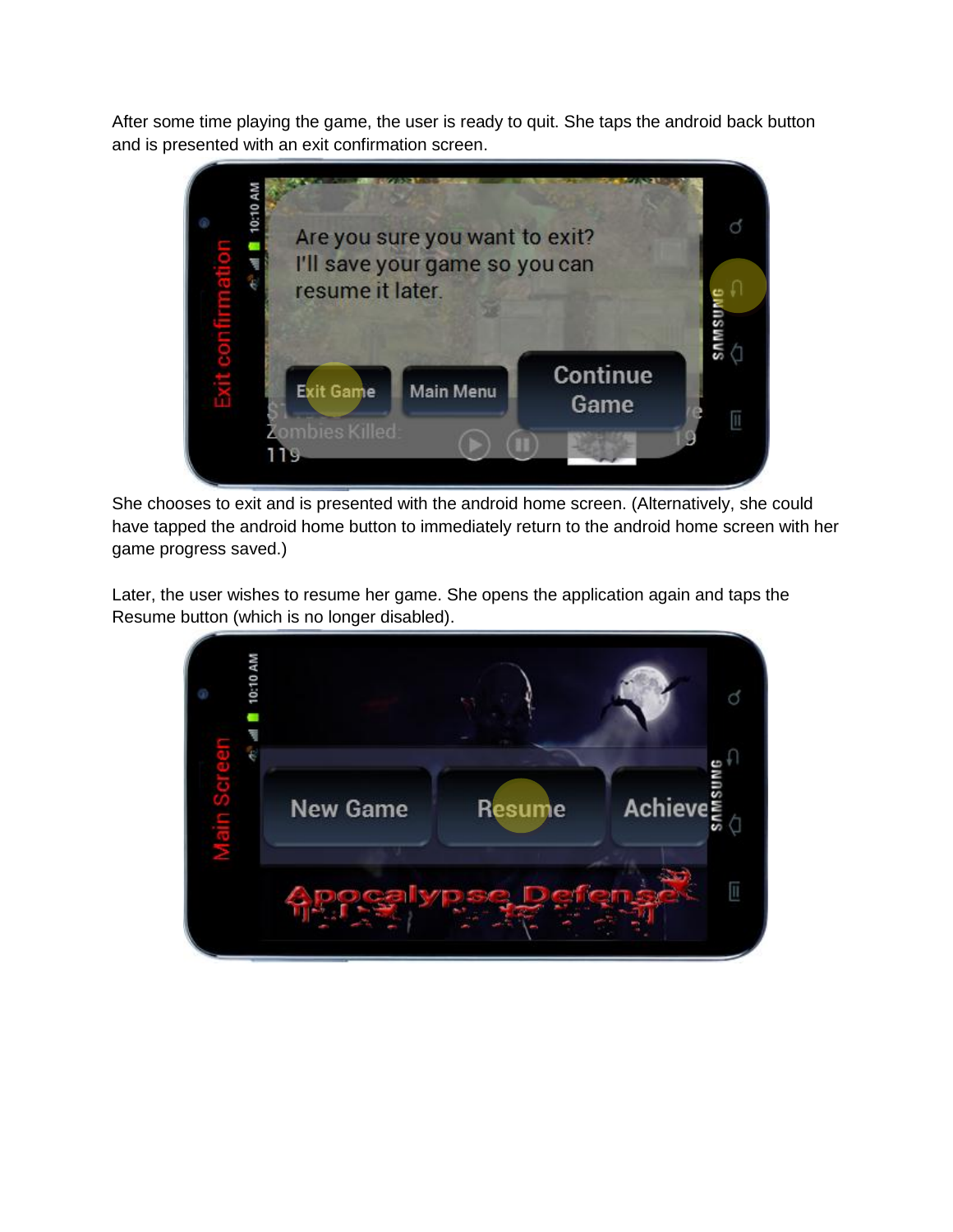She plays until all of the waves of zombies have been defeated and is presented with a scoreboard.



She taps the Main Menu button. From the main menu, she swipes the menu bar to the left and taps the Achievements button.